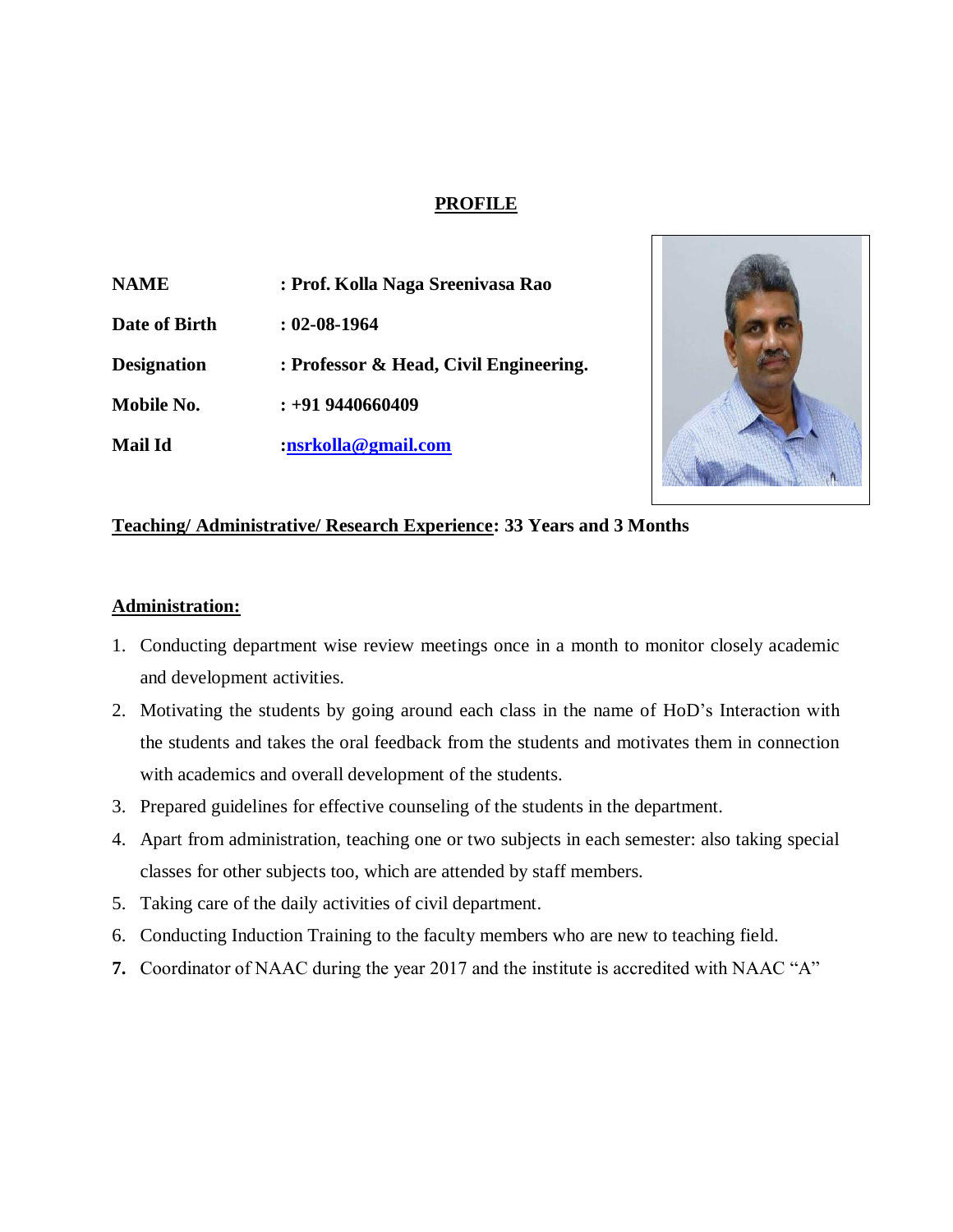# **Journal Publications:**

| S. No | <b>Authors</b>               | <b>Complete Title of</b><br>the article/book<br>chapters<br>/Books/tpa                                                                         | <b>Na</b><br>me<br><b>of</b><br><b>The</b><br>Jour<br>nal | Vo<br>$\mathbf{l}$ .<br>N <sub>0</sub> | <b>Iss</b><br>ue<br>N <sub>0</sub> | Page<br>N <sub>0</sub>    | Year of<br>publica<br>tion | ISSN/<br><b>ISBN</b><br>N <sub>0</sub> |
|-------|------------------------------|------------------------------------------------------------------------------------------------------------------------------------------------|-----------------------------------------------------------|----------------------------------------|------------------------------------|---------------------------|----------------------------|----------------------------------------|
| 1)    | K. Naga<br>Sreenivasa<br>Rao | A Comparative Study<br>Of Models For Shear<br>Strength Of<br><b>Reinforced Concrete</b><br>Deep Beams                                          | <b>IJA</b><br>EM<br>$\mathbf{A}$                          | 13                                     | 3                                  | $351 -$<br>355            | 2021                       | 0886-9367                              |
| 2)    | K. Naga<br>Sreenivasa<br>Rao | Experimental<br>Investigation On The<br><b>Strength Properties</b><br>Of Eco Friendly<br>Concrete                                              | $_{\mathrm{JIC}}$<br>$\mathbf R$                          | 12                                     | $\overline{7}$                     | 1171-<br>1175             | 2020                       | 0022-1945                              |
| 3)    | K. Naga<br>Sreenivasa<br>Rao | Experimental<br>Investigation On<br><b>Effect Of Self Curing</b><br>Agents On<br>Mechanical<br>Properties Of High<br>Performance<br>Concrete   | <b>IRJE</b><br>T                                          | $\overline{7}$                         | $\overline{7}$                     | $4015 -$<br>4020          | 2020                       | 2395-0072                              |
| 4)    | K. Naga<br>Sreenivasa<br>Rao | Experimental<br>Investigation on<br>Strength and<br>Toughness<br>Properties of Self<br><b>Compacting Concrete</b><br><b>Mineral Admixtures</b> | <b>TES</b><br>T                                           | 83                                     | $3-4$                              | 1724<br>$6-$<br>1725<br>3 | 2020                       | 0193-4120                              |
| 5)    | K. Naga<br>Sreenivasa<br>Rao | <b>STRENGTH</b><br><b>ASSESMENT OF</b><br><b>CONCRETE BY</b><br>PARTIAL<br>REPLACEMENT OF<br><b>CEMENT WITH</b>                                | <b>IJA</b><br>EM<br>A                                     | 11                                     | 11                                 | 1920-<br>1923             | 2019                       | 0886-9367                              |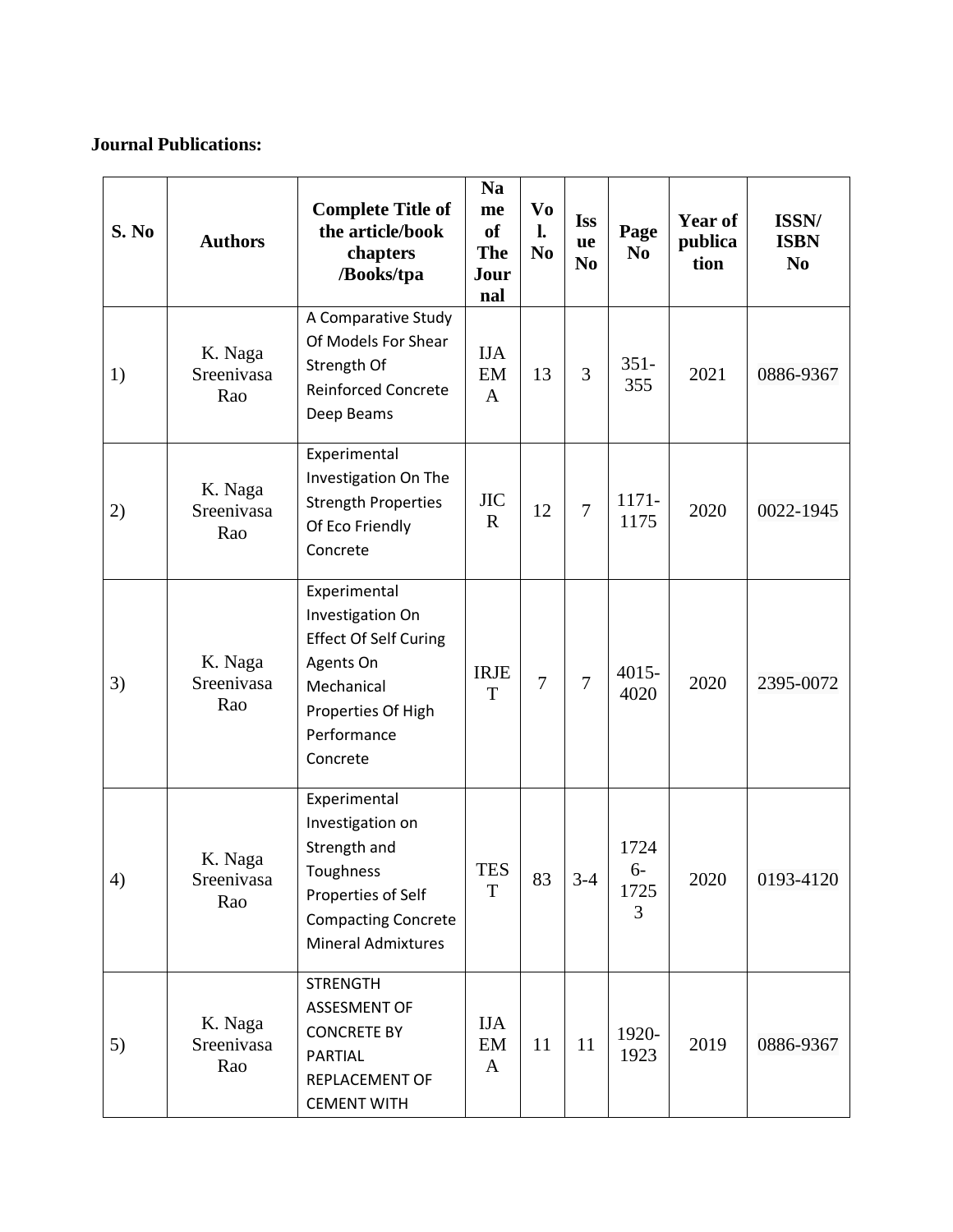|     |                              | <b>INDUSTRIAL</b><br><b>CERAMIC WASTE</b><br><b>MATERIALS</b>                                                                                                                                              |                                  |                |    |               |      |                                        |
|-----|------------------------------|------------------------------------------------------------------------------------------------------------------------------------------------------------------------------------------------------------|----------------------------------|----------------|----|---------------|------|----------------------------------------|
| 6)  | K. Naga<br>Sreenivasa<br>Rao | <b>VITALITY OF STEEL</b><br><b>AND</b><br>POLYPROPYLENE<br><b>FIBERS IN HIGH</b><br><b>STRENGTH</b><br><b>CONCRETE</b>                                                                                     | <b>IJA</b><br>EM<br>$\mathbf{A}$ | 11             | 11 | 1947-<br>1951 | 2019 | 0886-9367                              |
| 7)  | K. Naga<br>Sreenivasa<br>Rao | EXPERIMENTAL<br><b>INVESTIGATION ON</b><br><b>CONCRETE BY</b><br><b>PARTIAL</b><br>REPLACEMENT OF<br>FINE AGGREGATE<br><b>WITH GLASS</b><br><b>POWDER</b>                                                  | <b>IJR</b>                       | 8              | 6  | 3647-<br>3651 | 2019 | 2336-6124                              |
| 8)  | K. Naga<br>Sreenivasa<br>Rao | POLYVINYL ALCOHOL<br><b>GEL BEADS BASED</b><br><b>TWO STAGED</b><br><b>ANAEROBIC PACKED</b><br><b>BED BIO FILM</b><br><b>REACTOR FOR</b><br><b>SUGAR INDUSTRY</b><br><b>WASTEWATER</b><br><b>TREATMENT</b> | <b>IJIT</b><br>$\mathbf R$       | 11             | 12 | 66-71         | 2019 | 978-93-<br>88808-48-<br>$\overline{4}$ |
| 9)  | K. Naga<br>Sreenivasa<br>Rao | <b>STRENGTH</b><br>PEREMENATION AND<br><b>NANO STUDIES ON</b><br>FLY ASH BASED<br><b>MAGENTIC WATER</b><br><b>CONCRETE</b>                                                                                 | <b>IJSE</b><br>TR                | $\overline{7}$ | 6  | 1088-<br>1093 | 2018 | 2319-8885                              |
| 10) | K. Naga<br>Sreenivasa<br>Rao | Comparison of<br>Design Results of RCC<br>(G+8 Storey) Building<br>Using STAAD Pro and<br>E tabs Software                                                                                                  | <b>IJSB</b><br>$\mathbf{R}$      | 3              | 6  | 278-<br>284   | 2018 | 2455-2631                              |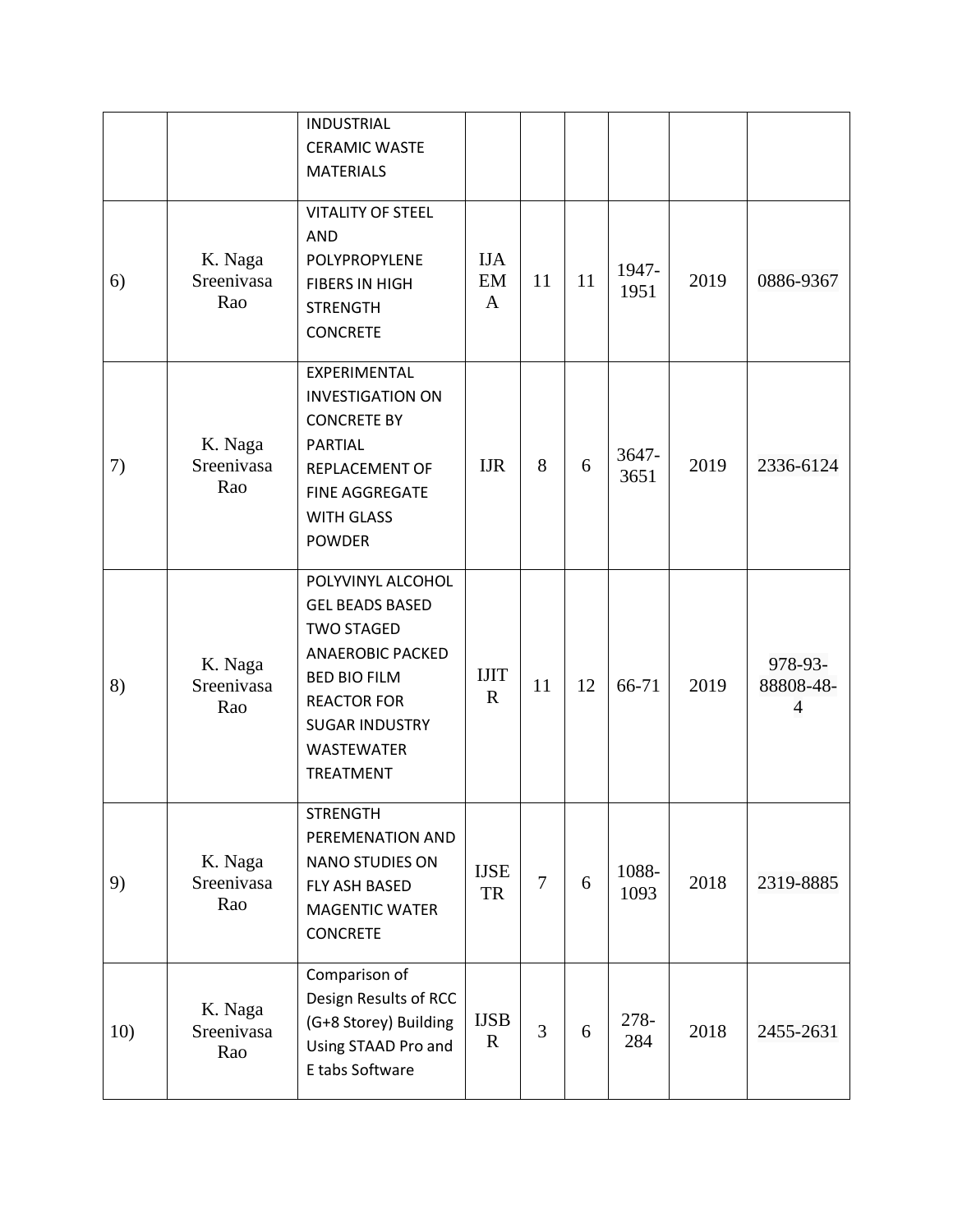| 11) | K. Naga<br>Sreenivasa<br>Rao | <b>IMPACT OF</b><br><b>STRENGTH</b><br>PROPERTIES ON<br><b>CONCRETE BY</b><br>RELATIVELY<br>REPLACEMENT OF<br><b>CEMENT WITH CLAY</b><br>AND FLY ASH | <b>IJIT</b><br>$\mathbf R$ | 5              | $\overline{3}$ | 6376-<br>6379 | 2017 | 2320-5547 |
|-----|------------------------------|------------------------------------------------------------------------------------------------------------------------------------------------------|----------------------------|----------------|----------------|---------------|------|-----------|
| 12) | K. Naga<br>Sreenivasa<br>Rao | Designing liquid<br>retaining frame for<br>over head tank                                                                                            | <b>IJIT</b><br>$\mathbf R$ | 5              | 3              | 6294-<br>6297 | 2017 | 2320-5547 |
| 13) | K.Naga<br>Sreenivasa<br>Rao  | An optimized<br>concrete shielding<br>sculpt for setting up<br>beams and columns                                                                     | <b>IJIT</b><br>$\mathbf R$ | 5              | $\overline{3}$ | 6301-<br>6304 | 2017 | 2320-5547 |
| 14) | K. Naga<br>Sreenivasa<br>Rao | Moderate density<br>fly ash blend to<br>erect Geo polymer<br>binders                                                                                 | <b>IJIT</b><br>$\mathbf R$ | $\overline{4}$ | 6              | 4504-<br>4507 | 2016 | 2320-5547 |
| 15) | K. Naga<br>Sreenivasa<br>Rao | Moderate Density<br>Fly Ash Blended<br>To Erect Geo<br>polymer Binders                                                                               | <b>IJIT</b><br>$\mathbf R$ | $\overline{4}$ | 6              | 4504-<br>4507 | 2016 | 2320-5547 |
| 16) | k. Naga<br>sreenivasa rao    | A geometric<br>structures for zone<br>III with minimum<br>drifts                                                                                     | <b>IJIT</b><br>$\mathbf R$ | $\overline{4}$ | 6              | 4441-<br>4444 | 2016 | 2320-5547 |
| 17) | K. Naga<br>Sreenivasa<br>Rao | Experimental study<br>of building frame<br>$2*2$ pile groups<br>embedded in<br>cohesion less soil                                                    | <b>IJSE</b><br>$\mathbf R$ | 6              | 10             | 1274-<br>1280 | 2015 | 2229-5518 |
| 17) | K. Naga<br>Sreenivasa<br>Rao | Characterization of<br>fiber reinforced<br>bituminous mixes                                                                                          | <b>IJSR</b>                | $\overline{4}$ | 12             | 802-<br>806   | 2015 | 2319-7614 |

### **CHAPTER IN BOOKS:**

**1.** Bacterial Production of Organic Acids and Subsequent Metabolism by 'Kolla. Naga Sreenivasa rao', 'Dr.Siddardh Pandey' and others in the book **"Engineering Of Microbial Biosynthetic "** Published by "**Springer** Nature Singapore Pte Ltd,2020".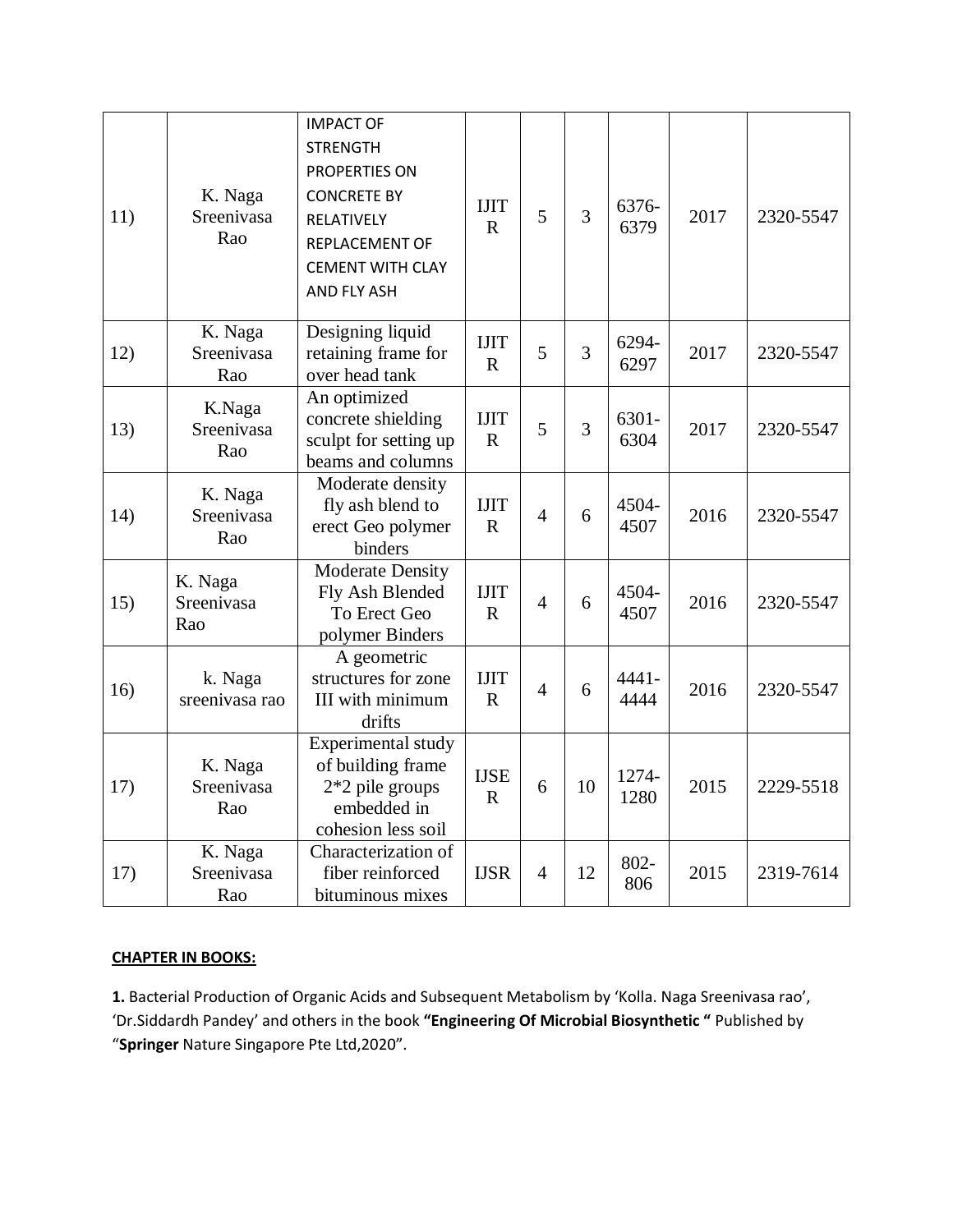#### **TEXT BOOKS PUBLISHED:**

- 1. **"Steel Structures"** by **K.Naga sreenivasa rao** Published by **Falcon Publisher**, Hyderabad 2019.
- 2. **"Construction Management and Entrepreneurship"** by **K.Naga sreenivasa rao** Published by **Falcon Publisher**, Hyderabad 2020.

### **Membership in Professional Bodies**

- 1. Life member in **Indian Geo Technical Society (IGS-LM4154)**
- 2. Life Member in **Indian Society of Earthquake Technology (ISET-LM1768)**
- 3. Member-**International Association of Engineers(IAENG)**
- 4. Member-**International Society of Research and Development(ISRD)**

### **Seminars, Webinars, Workshops & Conferences Organized:**

**1.** Webinar on **"IN-SITU STRESS MEASUREMENTS AND ITS APPLICATIONS FOR PUMPED STORAGE PROJECTS"** by **Dr.G.V.Ramana, Assistant Professor, NIT, Warangal** on 30<sup>th</sup> January, 2021.

2. The 2<sup>nd</sup> International Conference on "Recent Challenges In Science, Engineering & **Technology (ICRCSET-2021)"** on  $25<sup>th</sup>$  April 2021.

3. Webinar on **"Climate Change and Its Impact on Water Resources Assessment"** by **Dr.D.Nagesh Kumar**, Professor, IISC, Bangalore on 11<sup>th</sup> June 2020.

4. Webinar on Use of GGBS and Slag Sand in Sustainable Concrete Construction by **Dr.V.Jagadeesh**, Professor, PVP Siddarda Institute Of Technology on 6<sup>th</sup> June 2020

5. Webinar on "**Sustainable Prospective of Sewage Treatment and Pandemic Warrior"** by **Dr.Siddardh Pandey**, Professor, Chalapathi Institute of Technology on 23<sup>rd</sup> May 2020.

6. Workshop on **"STAAD. Pro"** by **K.Vamsi Kumar**, Canter Cad, Guntur from 24th to 26th February 2020.

7. Workshop on "DGPS" by Dr. Kodali Sreenivasa Rao on 30<sup>th</sup> January 2020